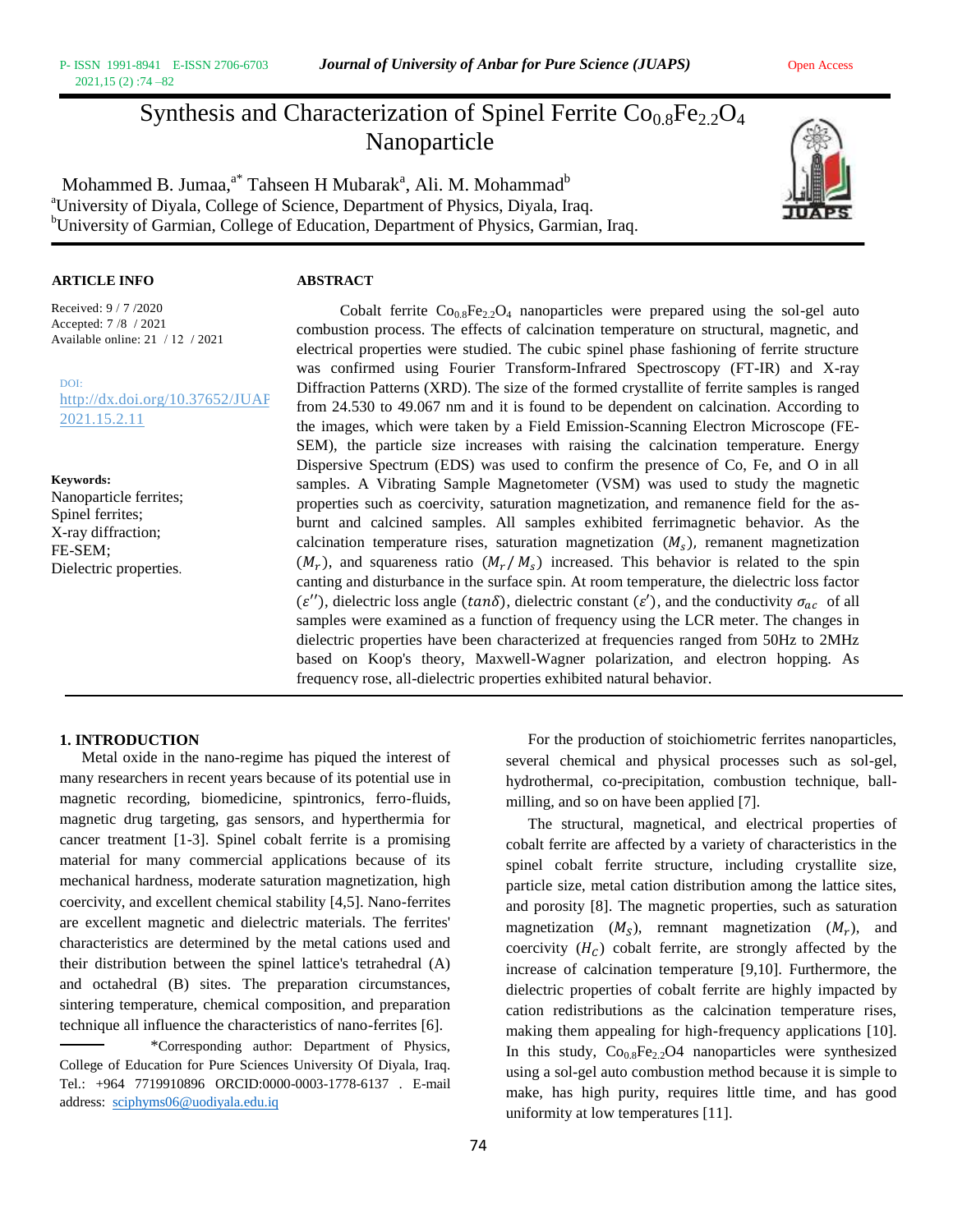### **2. EXPERIMENTAL DETAILS**

### **2.1. Synthesis**

The sol-gel auto combustion method was used to create nano-crystalline cobalt ferrites having the empirical formula  $Co<sub>0.8</sub>Fe<sub>2</sub>·O<sub>4</sub>$ . To form a mixed solution, the stoichiometric concentrations of citric acid  $C_6H_8O_7.H_2O$ , ferric nitrate Fe(NO<sub>3</sub>)<sub>3</sub>.9H<sub>2</sub>O, and cobalt nitrate Co(NO<sub>3</sub>)<sub>2</sub>.6H<sub>2</sub>O in a 1:1 mole ratio were dissolved separately in minimal quantities of deionized water. The resulting solutions were converted into a viscous gel-phase by gradually raising the hot plate temperature to 90 °C for 2 hours under continuous stirring. During evaporation, the solution became viscid and subsequently transformed into a viscid brown gel. After separating the water molecules, which were in the mixture, the viscid gel was placed in an oven and heated to 250 °C to initiate an auto combustion reaction and create as-burnt ferrite powder. The rough powder was collected and processed in a mortar with an agitating unite to produce a soft powder. The as-burnt powder after combustion was calcined at 500, 600, and 700 ˚C for 3 hours to increase the homogeneity and to remove the organic waste, where the as-burnt samples and the samples that calcined at 500, 600, and 700 °C added with a four-drop PVA as a binder to press it into circular pellets of diameter 13 mm with thickness about 2 mm. This occurs by applying a pressure of 2 tons for 1 min using a hydraulic press by dry pressing method, then the prepared pellets were sintered at 350, 600, 700, and 800 ℃ for 3hours to intensify the samples and, slowly allowed to be cooled naturally to examine the dielectric properties.

#### **2.2. Characterizations**

XRD patterns were recorded using a (PANalytical X'pert Pro diffractometer, Netherlands) equipped with a source of high-intensity Cu k $\alpha$  radiation ( $\lambda$ = 0.154 nm, 40 mA, 40 kV) in the 2 $\theta$  range (15 $\degree$  - 70 $\degree$ ). The surface morphology of the samples was carried out by FE-SEM using (FE-SEM; Model Mira3-XMU, TESCAN, Japan). Fourier transform-infrared studies were carried for all the samples using (Perkin Elmer FT-IR spectrometer, USA) and KBr pellets in the range 300 to  $4000 \text{ cm}^{-1}$ .

The results for remanence, magnetization, and coercive fields were obtained by tracing M–H hysteresis loops of calcined powders for as-burnt, 500, 600, and 700 C using an (LBKFB model Meghnatis Daghigh Kavir Company) by Vibrating Sample Magnetometer (VSM) at room temperature in applied fields  $\pm$  15kOe. At room temperature, dielectric measurements were taken with an LCR meter type (KEYSIGHT E4980A) in the frequency range 50Hz to 2MHz.

#### **3. RESULTS AND DISCUSSION 3.1. Structural Properties**

Figure 1 represents the XRD patterns of  $Co_{0.8}Fe_{2.2}O_4$ nanoferrites as-burnt and calcined powders at temperatures of 500, 600, and 700 degrees Celsius. All of the reflection peaks corresponding to the (111), (220), (311), (222), (400), (422), (511), and (440) planes of a cubic unit cell are visible in the XRD pattern. The peak location in XRD patterns matches the crystalline phase for  $\text{CoFe}_2\text{O}_4$  with reference code ICSD 00-001-1121. Our findings show that the diffraction peaks become sharper and narrower as the calcination temperature rises, and their intensity rises as well. This signifies that crystallinity is intensifying when the crystalline volume ratio increases due to the nuclei's particle size enlargement [12]. The results agreed well with what was reported by Ali et al. [13]. The impure phase of hematite (iron oxide) was found in samples calcined at 600 and 700 ℃ [12]. The crystallite sizes  $(D)$  were estimated from Scherrer formula [14] for each sample using the peak's FWHM (311).

$$
D = \frac{0.96\lambda}{\beta \cdot \cos\theta} \tag{1}
$$

Where D is the crystalline size,  $\lambda$  the wavelength of Xray,  $\beta$  (in radians) is FWHM of the concerned peak, and  $\theta$  is the Bragg diffraction angle. Table 1 shows with the raise of crystalline size the calcination temperature. It is noticed that the particle's specific surface area is reduced, which is agreed with reported in earlier research [15].



Fig1: The XRD pattern of  $Co<sub>0.8</sub>Fe<sub>2.2</sub>O<sub>4</sub>$  nanoferrites for asburnt and different calcination temperatures (500, 600, and  $700 °C$ ).

The lattice parameter (a) of  $Co<sub>0.8</sub>Fe<sub>2.2</sub>O<sub>4</sub>$  nanoferrites was determined by interplanar spacing using the following relationship [16].

 $a = d_{hkl}\sqrt{h^2 + k^2 + l}$  $(2)$ 

Where  $h, k$  and  $l$  are the Miller indices of the lattice plane and  $d_{hkl}$  is interplanar spacing. As shown in table 1, the measured lattice parameters revealed that the lattice parameter is 8.360 Å, 8.368 Å, 8.353 Å, and 8.348 Å for all samples (as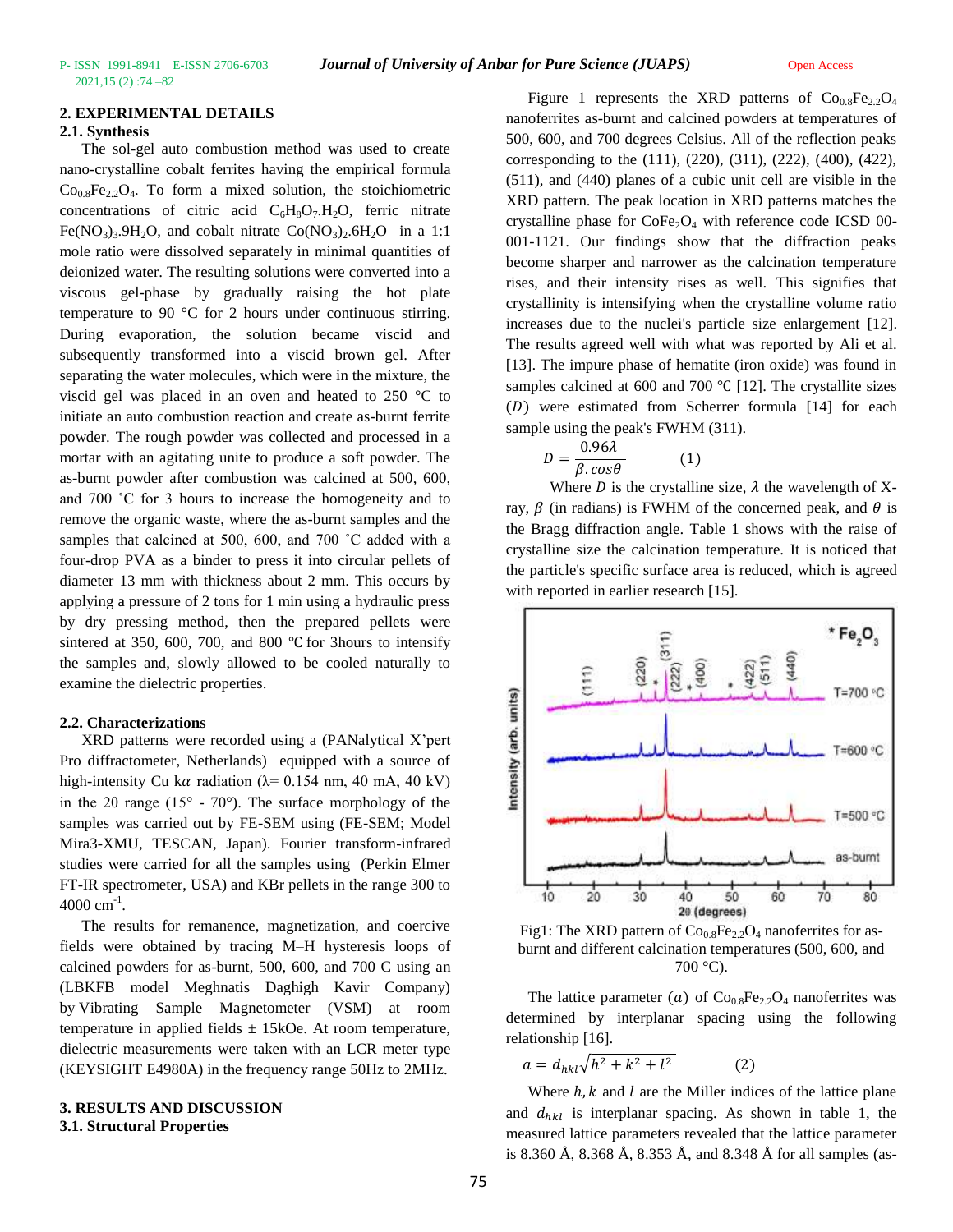burnt, 500 ℃, 600 ℃, and 700 ℃), respectively. Except for calcination at 500 ℃, the lattice parameter appears to decrease as the calcination temperature rises. These behaviors agree with those found in the literature [17].

The prepared samples' X-ray density  $(\rho_x)$  was determined using the equation [13].

$$
\rho_x = \frac{8M}{Na^3} \tag{3}
$$

where factor 8 indicates the number of molecules per unit cell,  $N$  is Avogadro's number,  $M$  is the molecular weight and  $a<sup>3</sup>$  is the cell volume. The X-ray densities of cobalt ferrite samples ranged between  $5.315$  g/cm<sup>3</sup> and  $5.354$  g/cm<sup>3</sup>. The X-ray densities increased as the calcination temperature increased. This is consistent with the preceding article [18].

The distance between hopping lengths in the tetrahedral (A) and octahedral (B) sites for  $Co<sub>0.8</sub>Fe<sub>2.2</sub>O<sub>4</sub>$  nanoferrites and the magnetic ions were calculated by utilizing the relations below [19].

| $L_A = 0.25 a \sqrt{3}$ | (4) |
|-------------------------|-----|
| $L_B = 0.25a\sqrt{2}$   | (5) |

The measured hopping length  $L_A$  and  $L_B$  values for  $Co<sub>0.8</sub>Fe<sub>2.2</sub>O<sub>4</sub>$  nanoparticles are presented in table 1. It is noted that as calcination temperature increases, the hopping length changes. The rate at which  $Fe<sup>3+</sup>$  substitutes into the tetrahedral and octahedral sites changes as  $Fe<sup>3+</sup>$  concentration increases, which may play a role in changing the value of hopping length concerning the fluctuation in the ionic radius of  $\text{Co}^{2+}$  and  $\text{Fe}^{3+}$ ions.

Table 1. Crystallite size  $(D)$ , Lattice parameter 'a', X-ray density  $(\rho_x)$ , hopping length  $(L_A)$  and  $(L_B)$  of Co<sub>0.8</sub>Fe<sub>2.2</sub>O<sub>4</sub> nanoferrites for as-burnt and different calcination temperature (500, 600, and 700 °C).

| Composition         | Temp. $\degree$ C D(nm) |       | A<br>$\mathring{A}$ | $(g/cm^3)$ | (A)   | $L_B$<br>(Å)            |
|---------------------|-------------------------|-------|---------------------|------------|-------|-------------------------|
| $(Co_0, Fe_2, O_4)$ | as- $burn 24.53$        |       | 8.36                | 5.330      | 3.620 | 2.955                   |
|                     | 500                     | 27.90 | 8.36                | 5.315      | 3.623 | 2.958                   |
|                     | 600                     | 36.26 | 8.35                | 5.344      | 3.617 | 2.953<br>$\overline{c}$ |
|                     | 700                     | 49.06 | 8.34                | 5.354      | 3.614 | 2.951                   |

### **3.2. Fourier Transform Infrared Spectroscopy (FT-IR):**

Based on vibrational modes, the FT-IR spectrum analysis is a valuable technique for determining where ions are situated in the crystal structure [20]. Fig.2 shows the FT-IR spectra of all the synthesized samples (as-burnt, 500, 600, and 700 ℃) respectively. It is noted that all spinel compounds conform to the vibrational modes of the two major absorption bands below  $1000 \text{ cm}^{-1}$ . The presence of the band in the 569.001 to 570.930 cm<sup>-1</sup> (high frequency  $v_1$ ) range coincides to the complexes of the tetrahedral (A-site) group vibration (M-O) whereas that in the range of  $362.617$  to  $368.404$  cm<sup>-1</sup> (low frequency  $v_2$ ) arises due to the octahedral (B-site) group complexes intrinsic vibrations (M-O). Table 2 shows the

positions of bands  $v_1$  and  $v_2$  as a function of calcination temperature. The interaction of oxygen ions with cations in the unit cell's octahedral and tetrahedral sites could explain the frequency difference between the characteristic vibrations  $v_1$ and  $v_2$  [16]. The FT-IR analysis shows a rise in calcined temperatures (as-burnt, 500, and 600 °C), a similar pattern of peak shifting towards the higher frequencies side for the bands  $v_1$  and a similar pattern of peak shifting towards the lower frequencies side for the bands  $v_2$ , which indicates a mixed spinel state of  $Co_{0.8}Fe_{2.2}O_4$ . This can be attributed to the change in the lengths of the bonds between metal ions and oxygen ions found at the tetrahedral and octahedral positions [16].

#### **2.2. Specimens Preparation**

The method (Hand lay-up molding) is used in preparing the samples because it is one of the easy, successful and common methods. Unsaturated polyester resin is prepared by adding a hardener to ratio (2g hardenes:100 g UPE) and well mix it by the electric mixer for a homogeneous mixture. Glass fiber and rock wool fibers were cut in (20 cm x 20 cm) dimensions, and added to unsaturated polyester with a volumetric fraction of (20%). The molding process carried out.



Fig 2: FT-IR spectra of  $Co_{0.8}Fe_{2.2}O_4$  nanoferrites for as-burnt and different calcination temperatures (500, 600, and 700°C).

Table 2. Wave-number of FT-IR spectroscopy of  $Co<sub>0.8</sub>Fe<sub>2.2</sub>O<sub>4</sub>$ nanoferrites for as- burnt and different calcination temperatures (500, 600, and 700  $^{\circ}$ C).

| Temp. $\mathbb C$ | FT-IR frequency bands $(cm-1)$ |                |  |  |
|-------------------|--------------------------------|----------------|--|--|
|                   | $v_{1}$                        | v <sub>2</sub> |  |  |
| as-burnt          | 569.001                        | 368.404        |  |  |
| 500               | 569.001                        | 366.475        |  |  |
| 600               | 570.930                        | 362.617        |  |  |
| 700               | 570.930                        | 362.617        |  |  |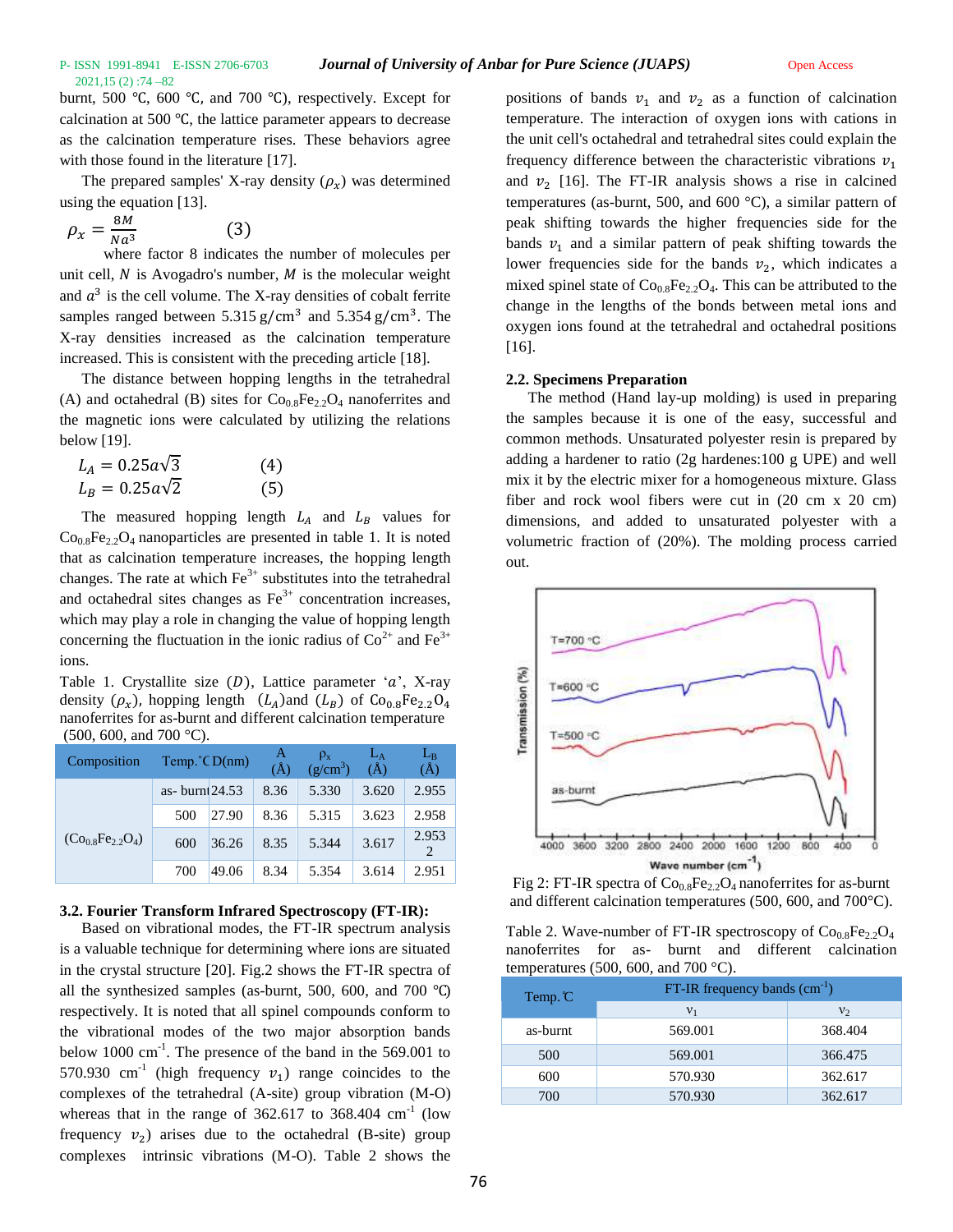# 2021,15 (2) :74 –82

#### **3.3. FE-SEM Studies:**

The particle size and surface morphology of as-burnt  $Co<sub>1.2</sub>Fe<sub>1.8</sub>O<sub>4</sub>$  nanoferrites and the calcined samples at different calcination temperatures were examined by the image of FE-SEM, as depicted in Fig. 3 (a–d).



Fig 3: FE-SEM images of  $Co_{0.8}Fe_{2.2}O_4$  nanoferrites for (a) asburnt (b) calcined sample at 500 °C (c) at 600 °C and (d) at 700 ℃.

The FE-SEM micrographs of the cobalt ferrite powders (Fig.3) demonstrate the predicted microstructure of sol-gel prepared magnetic cobalt ferrite. The as-burnt sample (250 °C) in Fig. 3a revealed a morphology consisting of smaller and agglomerated grains, compared with the image of the other samples. The FE-SEM image revealed that as the calcining temperature raised, the particle size increased. Figure 3 (b-d) displays the FE-SEM image of  $Co<sub>0.8</sub>Fe<sub>2.2</sub>O<sub>4</sub>$ nanoferrites annealed at 500, 600, and 700℃ with some mildly agglomerated and some isolated spherical ferrite particles shown at 700 ◦C due to the thermal process and the naturally happening interaction between magnetic nanoparticles. Table 3 shows that the values of the assessed diameters of the  $Co<sub>0.8</sub>Fe<sub>2.2</sub>O<sub>4</sub>$  nanoparticles for as-burnt and the calcined samples at 500, 600, and 700 ◦C with comparatively well-crystallized grains and mean particle size less than 26.707, 29.964, 39.062, and 53.652 nm, as measured by Image J Software.

Table 3. Average crystallite size and particle size of  $Co<sub>0.8</sub>Fe<sub>2.2</sub>O<sub>4</sub>$  nanoferrites for (a) as-burnt (b) calcined sample at 500 °C (c) calcined at 600 °C and (d) calcined sample at 700 °C calculated from XRD and FE-SEM

| Temp. <sup>o</sup> C | $D(nm)$ XRD | $D(nm)$ FE-SEM |
|----------------------|-------------|----------------|
| as-burnt             | 24.530      | 26.707         |
| 500                  | 27.906      | 29.964         |
| 600                  | 36.265      | 39.062         |
| 700                  | 49.067      | 53.652         |

The particle size, which was estimated by FE-SEM micrographs, is found to be larger than that estimated using XRD data. The XRD method could be responsible for the molecular structural disturbance and lattice strain are

generated by different ionic radii and/or nanoparticle collection. As a result, it has a more stringent requirement, which results in smaller sizes [21].

The formation of the desired oxide metals is revealed by EDS analysis, suggesting that these metals have undergone chemical reactions. Therefore, the chemical composition of the model and their weight ratios can be determined as illustrated in Figures 4 (a-d). The prominent peaks indicate the major elements in the material (Co, Fe, and O) with the absence of any impurities





#### **3.4. Magnetic Measurement**

At room temperature, magnetic hysteresis loops of the  $Co<sub>0.8</sub>Fe<sub>2</sub>2O4$  nanoferrites for all synthesized samples were determined using a VSM in an applied field  $\pm 15$  kOe ranges, as demonstrated in Fig.5.



Fig 5: Hysteresis curves of  $Co<sub>0.8</sub>Fe<sub>2.2</sub>O<sub>4</sub>$  nanoferrites for asburnt and different calcination temperatures.

According to the magnetic measurements, all the synthesized ferrite samples show a ferrimagnetic behavior. The magnetic parameters of the cobalt ferrite nanoparticles, such as coercivity  $(H<sub>c</sub>)$  values, saturation magnetization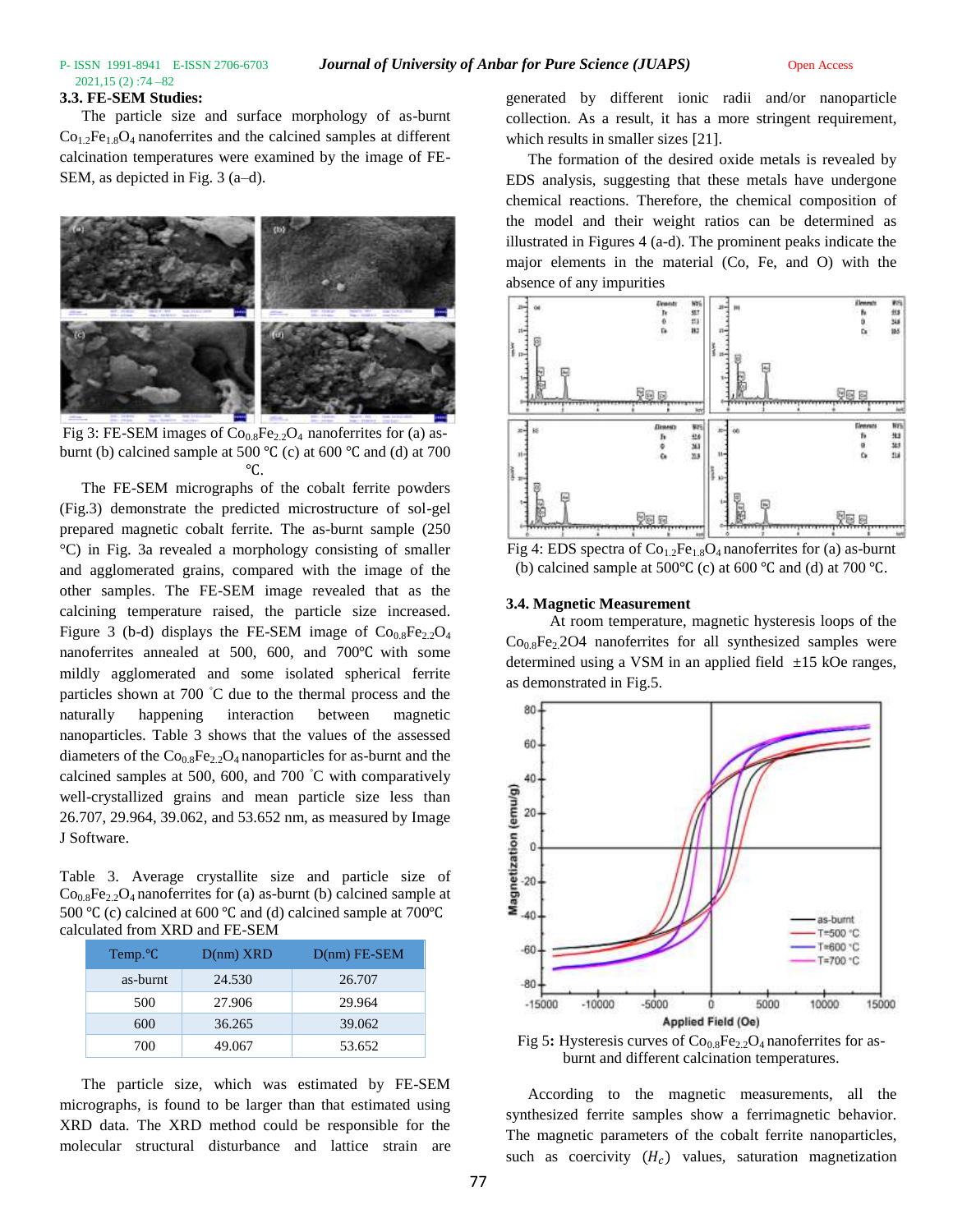# 2021,15 (2) :74 –82

values  $(M<sub>s</sub>)$ , and remanent magnetization  $(M<sub>r</sub>)$  values were obtained from the hysteresis loops. The empirical magnetic moment  $(n_B)$ , squareness ratio (S), and magnetic anisotropy  $(K)$  are determined from the following relationships respectively [21,22].

$$
n_B = \frac{(M_{wt} \times M_s)}{5585}
$$
 (6)  
Remnance ratio =  $\frac{M_r}{M_s}$  (7)  

$$
H_c = \frac{(0.96 \times K)}{M_s}
$$
 (8)

Where,  $M_{wt}$  is the molecular weight.

The shift in saturation magnetization  $(M<sub>s</sub>)$  in the  $Co<sub>0.8</sub>Fe<sub>2.2</sub>O<sub>4</sub>$  nanoferrites at different calcining temperatures was a major feature observed in the hysteresis loops. The magnetic parameters derived from the hysteresis curves are shown in Table 4. The saturation  $(M<sub>s</sub>)$  and remanence  $(M<sub>r</sub>)$ both increase as the calcination temperature rises. The highest saturation magnetization  $(M<sub>s</sub>)$  was 71.93 emu g<sup>-1</sup> for the nanoparticles of cobalt ferrite calcined at 700℃ while the smallest saturation magnetization  $(M<sub>s</sub>)$  was 59.37 emu g<sup>-1</sup> for as-burnt samples. The shift in saturation magnetization at the calcination temperature increased due to spin canting and surface spin disturbance that occurred in these nanoparticles[16].

Table 4. Variation in saturation magnetization  $(M_s)$ , remanence magnetization  $(M_r)$ , coercivity  $(H_c)$  magnetic moment  $(n_B)$ , squareness ratio  $(M_r / M_s)$ , and magnetic anisotropy  $(K)$  of  $Co<sub>0.8</sub>Fe<sub>2.2</sub>O<sub>4</sub>$  nanoferrites for different calcination temperatures.

| Temp. <sup>o</sup> C | $M_{\rm c}$<br>emu)<br>$g^{-}$ | $M_r$<br>(emu<br>$g^{-1}$ ) | $H_{\rm c}$<br>$(O_e)$ | $n_{B}$<br>$(\mu_{\rm B})$ | $M_{r}$<br>$M_{\rm c}$ | $K \times 10^3$<br>(emu. $O_e$<br>$g^{-1}$ |
|----------------------|--------------------------------|-----------------------------|------------------------|----------------------------|------------------------|--------------------------------------------|
| As-burnt             | 59.37                          | 31.04                       | 1184.6                 | 2.49                       | 0.52                   | 114.70                                     |
| 500                  | 63.71                          | 34.41                       | 2474.5                 | 2.68                       | 0.54                   | 164.22                                     |
| 600                  | 70.31                          | 35.41                       | 1239.7                 | 2.95                       | 0.50                   | 90.80                                      |
| 700                  | 71.93                          | 36.02                       | 1228.4                 | 3.02                       | 0.50                   | 92.03                                      |

Because  $Fe^{3+}$  ions have a greater magnetic moment than  $Co^{2+}$  ions, the magneton number  $(\eta_B)$  increased from 2.49 to 3.02  $\mu_B$  in cobalt ferrite nanoparticles as the calcining temperature increased, resulting in the redistribution of dominant Fe<sup>3+</sup> ions at B sites. [23]. The coercivity values  $(H<sub>c</sub>)$ increase from 1854.6  $O_e$  (at as-burnt) to 2474.5  $O_e$  (at 500 °C) with an increase of calcining temperature . Nonetheless, the coercivity values  $(H_c)$  decrease from 2474.5  $O_e$  (at 500 °C) to 1228.4  $O_e$  (at 700 °C) with a higher calcining temperature. As a result, the value of coercivity grew until it hit the peak at which point it began to decline. Alternatively, single domain cobalt ferrite nanoparticles create higher coercivity values at lower calcining temperatures, which decrease as calcining progress. This is because the development of multi-domains after the cobalt ferrite nanoparticles exceeds their singledomain size limit [24]. Raghvendra et al. [25] reported that the rise in the effective anisotropy area is related to the increase of coercive values  $(H<sub>c</sub>)$ . According to Néel's two sub-lattice model, the magnetic moments of ferrites are the total of the magnetic moments of individual sub-lattices. In these sublattices, ion-electron exchange interaction has various values,  $(M = M_B - M_A)$  is the overall magnetization, and the A-sublattice magnetization is smaller compared to the Bsublattice magnetization [16]. With an increase in calcining temperature, the anisotropy constant rose from  $114.70 \times 10^3$ emu.  $O_ee^{-1}$  (at as-burnt) to  $164.22 \times 10^3$  emu .  $O_ee^{-1}$  (at 500 ℃). However, with a further increase in the calcining temperature, the anisotropy constant decreased from  $164.22 \times$  $10^3$  emu. O<sub>e</sub>g<sup>-1</sup> (at 500 °C) to 90.80 × 10<sup>3</sup> emu. O<sub>e</sub>g<sup>-1</sup> (at 600 ℃). As a result, due to a decrease in average crystalline size, cationic redistribution changed in the magnetic domain regime, affecting magnetocrystalline anisotropy [24]. The squareness ratio of  $(M_r/M_s)$  sheds light on the investigated ferrite nanoparticles' superexchange interactions and magnetocrystalline anisotropy [8]. Our findings elucidate that the values of  $(M_r/M_s)$  are approximately larger than 0.5. As a result, the nanoparticles' have superexchange interactions [16].

#### **3.5. Dielectric Properties**

The dielectric properties of ferrite nanoparticles provide insight into the electrical conduction process in terms of dielectric reaction in an *AC* electric field. A multitude of factors influences these qualities, including chemical composition, the method of preparation, stoichiometry, ionic charge, grain size, porosity, and cation distribution between the tetrahedral and octahedral structures [14].

 Dielectric properties of the synthesized materials such as the real part of the dielectric constant( $\acute{\epsilon}$ ), the imaginary part of the dielectric loss  $(\varepsilon'')$  or dielectric loss factor, dielectric loss angle (tan  $\delta$ ), and AC conductivity ( $\sigma_{ac}$ ) are calculated as a function of frequency (200 kHz – 2 MHz) for different temperatures of  $Co<sub>0.8</sub>Fe<sub>2.2</sub>O<sub>4</sub>$  as shown in table 5. using the following relationships [26].

$$
\dot{\varepsilon} = \frac{Cd}{\varepsilon_o A}
$$
 (9)  
\n
$$
\tan \delta = \frac{1}{2\pi f R_p C_p}
$$
 (10)  
\n
$$
\varepsilon^{z} = \dot{\varepsilon} \tan \delta
$$
 (11)  
\n
$$
\sigma_{ac} = 2\pi f \varepsilon_o \dot{\varepsilon} \tan \delta
$$
 (12)

Where  $C$  is the capacitance of the pellet in farad,  $d$  is the thickness of the pellet in meter,  $A$  the cross-sectional area of the flat surface of the pellet,  $\varepsilon_0$  is the constant of permittivity of free space,  $R_p$  is the equivalent parallel resistance,  $C_p$  is the equivalent parallel capacitance, and  $f$  is the frequency.

The dielectric constant( $\varepsilon'$ ), dielectric loss angle ( $\tan \delta$ ), dielectric loss factor ( $\varepsilon$ "), and *AC* conductivity ( $\sigma_{ac}$ ) as a function of frequency, are represented in Fig. 6(a-d). The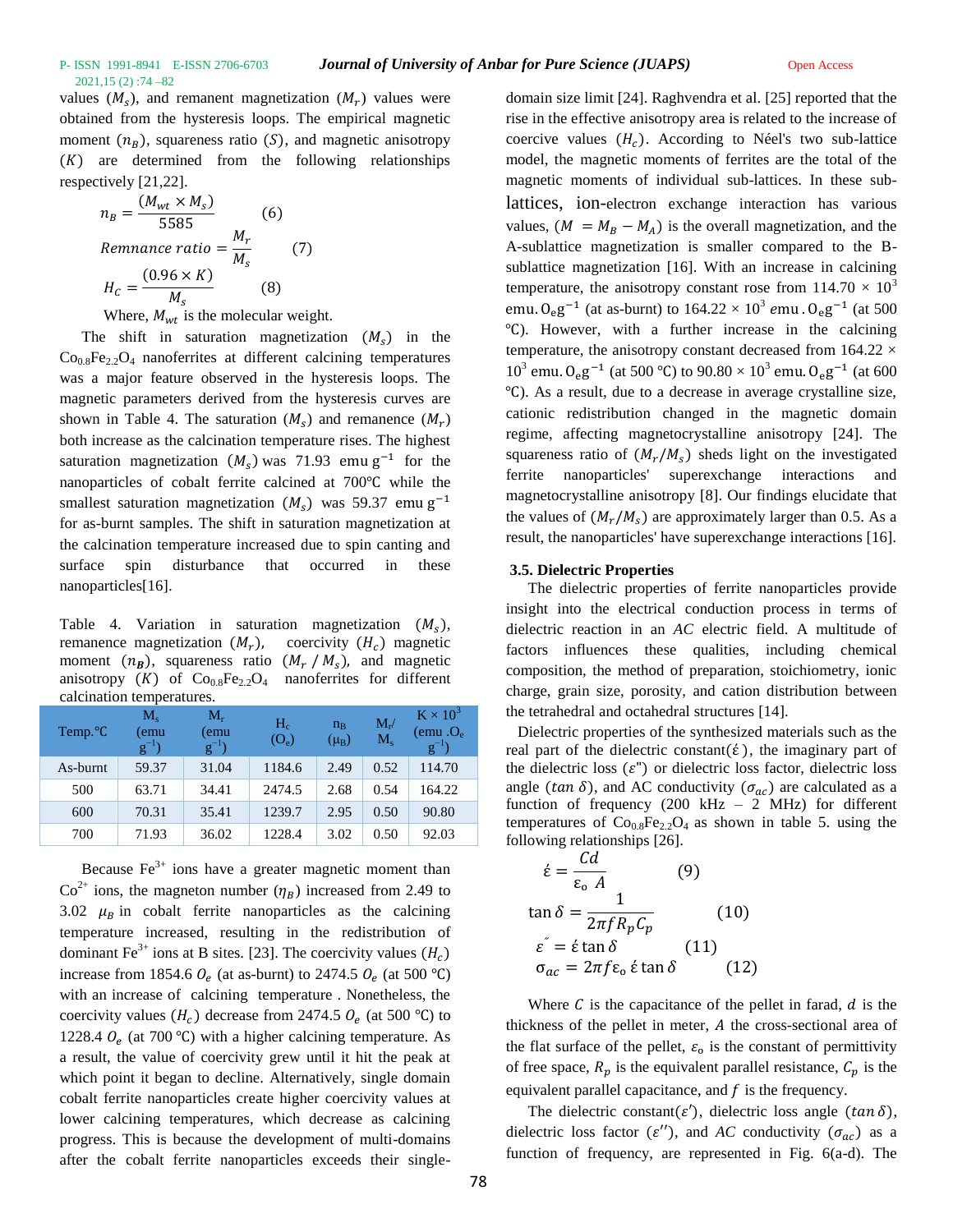dielectric constant  $(\varepsilon')$  declines as the frequency increases until it reaches its minimum value in a higher frequency region, indicating frequency dispersion in the low-frequency range. This was observed in the majority of ferrite materials. [27]. The presence of many types of polarization (electronic, dipolar, ionic, etc.) including space charge, which dominates at low frequency, could explain the high values of dielectric constant  $(\varepsilon')$  at low frequency [14]. According to Koop's theory, the Maxwell-Wagner form of dispersion is represented by a reduction in dielectric constant  $(\varepsilon')$  as frequency increases [28]. In  $Co<sub>0.8</sub>Fe<sub>2.2</sub>O<sub>4</sub>$ , local electron displacement in the direction of the applied field is caused by electron exchange between the two iron ions (Fe<sup>2+</sup> and Fe<sup>3+</sup>) at the octahedral site[17].



Fig 6: Dielectric properties of  $Co_{0.8}Fe_{2.2}O_4$  nanoferrites as a function of frequency, (a) dielectric constant( $\varepsilon'$ ), (b) dielectric loss angle (tan  $\delta$ ), (c) dielectric loss factor ( $\varepsilon$ "), and (d) AC conductivity  $(\sigma_{ac})$ .

The polarization can be described by electron hopping between ferrous ions (Fe<sup>2+</sup>) and ferric ions (Fe<sup>3+</sup>) ions and hole hopping between  $Co^{2+}$  and  $Co^{3+}$  in the octahedral sites, according to the Rezlescue Model [8]. The frequency of electron/hole interaction will be unable to follow the applied electric field in the higher frequency region, resulting in polarization loss. As a result, the dielectric permittivity approaches a constant value at higher frequencies. The conductivity of a polycrystalline material has been shown to increase with increasing particle size. Smaller grains imply a smaller grain-to-grain surface contact area, and thus less electron movement [8].

The variance of dielectric loss factor  $(\varepsilon'')$  with frequency as displayed in Figure (c), indicates a decrease with the increase in the frequency. However, in the higher frequency range, the rate of loss slowed and essentially leveled off, which is consistent with Koop's thesis. Interfacial regions,

such as the material's surface, have grain boundaries that are poorly conducted, active, and require higher energy for electron hopping. In the high-frequency zone, the highly conducting grains get active, decreasing the energy required for hopping [29].

The AC conductivity  $(\sigma_{ac})$  variation regarding the applied frequency of  $Co_{0.8}Fe_{2.2}O_4$  nanoparticle, at various sintering temperatures, is depicted in Fig.6(d). The AC conductivity progressively rises as the frequency of the applied field increases and it rises steadily at higher frequencies. At lower frequencies, grain boundaries are more active, resulting in minimal electron hopping between  $Fe^{2+}$  and  $Fe^{3+}$  ions, which in turn leads to low conductivity and bound at lower frequencies. It is evident from the figure that the frequency dependence of AC conductivity grows. However, as the frequency increases, the conductivity increases progressively due to electron hopping between  $\text{Fe}^{2+}$  and  $\text{Fe}^{3+}$  ions on the B sites [10].

The frequency-dependent variance of AC electrical conductivity has been established using Maxwell – Wagner's dielectric double layer model. As a result, grain boundaries perform better at lower frequencies. At lower frequencies, the electron hopping frequency between  $Fe^{2+}$  and  $Fe^{3+}$  is considerably reduced. As a result, the materials' apparent conductivity at lower frequencies is decreased. The conductive grains, on the other hand, become more effective as the frequency of the applied field increases, encouraging electron hopping between adjacent ions by promoting hopping between  $\text{Fe}^{2+}$  and  $\text{Fe}^{3+}$  ions on the octahedral sites. As a result, as the frequency rises, the electrical conductivity increases as well [14].

Figure 6 (a) indicates the variation of the dielectric constant of  $Co_{0.8}Fe_{2.2}O_4$  nanoparticles as a function of frequency. A decrease in dielectric constant appears at 200KHz, 500KHz, 1MHz, 1.5MHz, and 2MHz degrees with the increase in the temperatures 600, 700, and 800℃. The nature of the variation in the dielectric constant is consistent with previous results for manganese doped cobalt ferrite nanoparticles as reported in the literature [30]. The decreasing pattern in dielectric constant at temperatures 600, 700, and 800 ℃ may be attributed to the conversion of interfacial polarization to ionic polarization because of charge hopping between  $Co^{2+}$  and  $Fe^{2+}$  ions in the B site [31].

The variation of the dielectric loss angle of  $Co<sub>0.8</sub>Fe<sub>2.2</sub>O<sub>4</sub>$ nanoparticles as a frequency function is shown in Figure 6 (b). The dielectric loss angle increases as the temperature rise at 200 kHz, 500KHz, 1MHz, 1.5MHz, and 2MHz degrees. The increase in dielectric loss angle (tan δ) caused by electrical conductivity is greater than that caused by relaxation effects[32]. Figure 6 (c) indicates the variation of the dielectric loss factor of  $Co<sub>0.8</sub>Fe<sub>2.2</sub>O<sub>4</sub>$  nanoparticles as a function of frequency. An increase in dielectric loss factor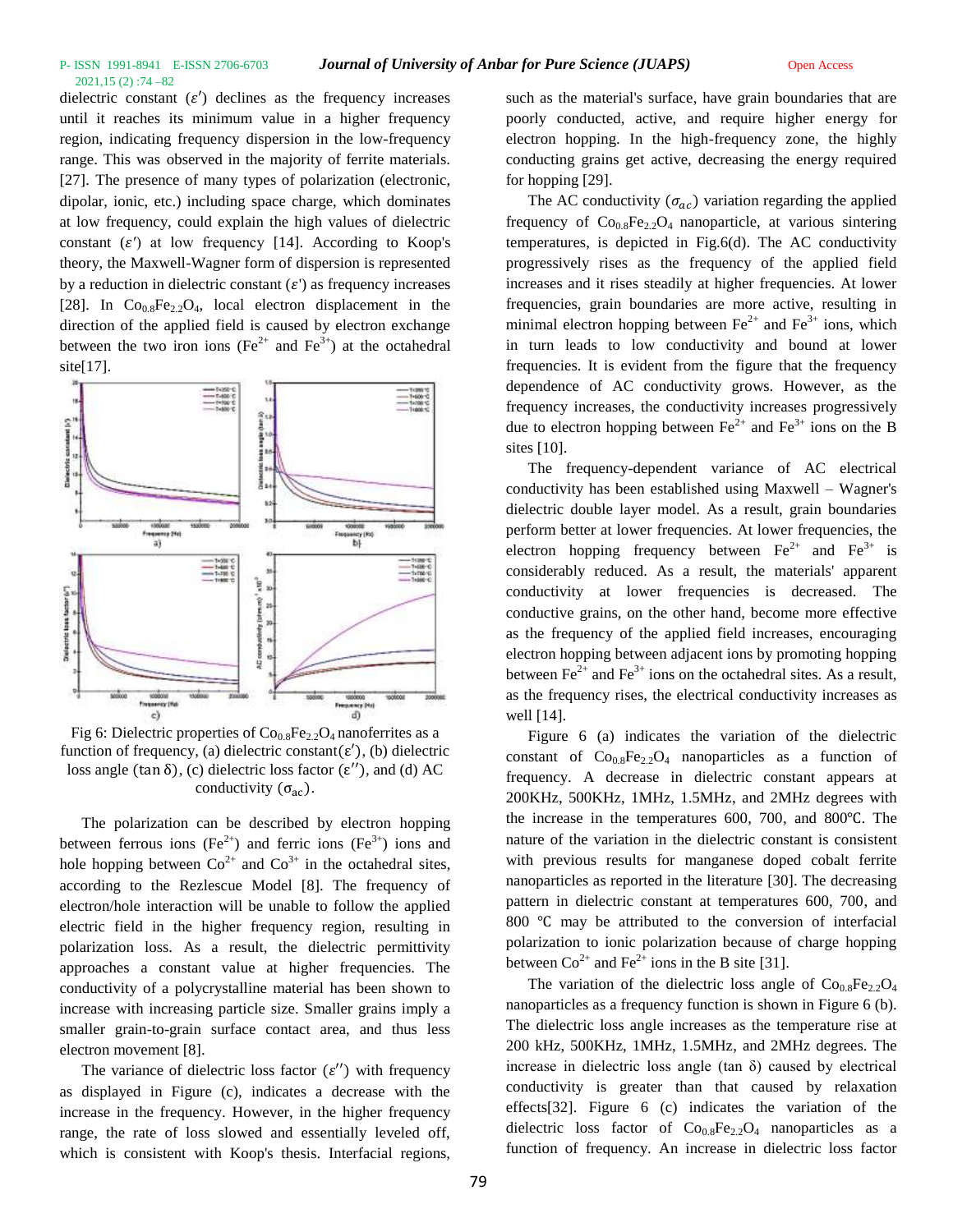appears at 200KHz, 500KHz, 1MHz, 1.5MHz, and 2MHz degrees with the increase in the temperatures 600, 700, and 800℃. Similar results were reported for gadolinium substituted nickel ferrite [29]. A rise in conductivity appears at temperatures 600, 700, and 800℃. The increase in AC conductivity at higher temperatures can be ascribed to the thermally stimulated greater flexibility of charge carriers which results in further electron transfer from one ion to another [33].

Table 5. Values of dielectric constant  $(\varepsilon')$ , dielectric loss angle (tan  $\delta$ ), dielectric loss factor ( $\varepsilon''$ ) and AC conductivity ( $\sigma_{ac}$ ) at 200 KHz, 500 KHz, 1 MHz, 1.5 MHz and 2 MHz for  $Co_{0.8}Fe_{2.2}O_4$  sintered at 350 °C 600 °C, 700 °C, and 800 °C.

| $Co_0$ <sub>s</sub> Fe <sub>22</sub> O <sub>4</sub> | 350°C | $600^{\circ}$ C | 700°C | 800°C |
|-----------------------------------------------------|-------|-----------------|-------|-------|
| $ε'$ (200KHz)                                       | 10.3  | 9.39            | 9.38  | 8.92  |
| tan $\delta$ (200KHz)                               | 0.360 | 0.458           | 0.500 | 0.536 |
| $ε''$ (200KHz)                                      | 3.75  | 4.35            | 4.74  | 4.83  |
| $\sigma_{ac}$<br>$(200KHz) \times 10^{-5}$          | 4.12  | 4.78            | 5.22  | 5.33  |
| $ε'$ (500KHz)                                       | 9.12  | 8.34            | 8.23  | 8.03  |
| tan $\delta$ (500KHz)                               | 0.224 | 0.268           | 0.354 | 0.516 |
| $ε$ " (500KHz)                                      | 2.09  | 2.29            | 2.96  | 4.19  |
| $\sigma_{ac}$<br>$(500KHz) \times 10^{-5}$          | 5.69  | 6.22            | 8.11  | 11.5  |
| $ε'$ (1MHz)                                         | 8.51  | 7.78            | 7.64  | 7.50  |
| $tan \delta$ (1MHz)                                 | 0.153 | 0.177           | 0.246 | 0.466 |
| $ε''$ (1MHz)                                        | 1.35  | 1.43            | 1.92  | 3.55  |
| $\sigma_{ac}$ (1MHz) $\times 10^{-5}$               | 7.26  | 7.66            | 10.4  | 19.5  |
| $ε'$ (1.5MHz)                                       | 8.08  | 7.30            | 7.24  | 7.12  |
| $tan \delta (1.5MHz)$                               | 0.122 | 0.139           | 0.194 | 0.420 |
| $\epsilon$ " (1.5MHz)                               | 0.98  | 1.01            | 1.45  | 3.03  |
| $\sigma_{ac}$ (1.5MHz)<br>$\times 10^{-5}$          | 8.22  | 8.44            | 11.7  | 24.9  |
| $ε'$ (2MHz)                                         | 7.63  | 6.97            | 6.87  | 6.74  |
| tan $\delta$ (2MHz)                                 | 0.101 | 0.113           | 0.161 | 0.382 |
| $ε''$ (2MHz)                                        | 0.77  | 0.79            | 1.15  | 2.62  |
| $\sigma_{ac}$ (2MHz) $\times 10^{-5}$               | 8.42  | 8.75            | 12.2  | 28.5  |

## **4. CONCLUSIONS**

The sol-gel auto combustion method was used to prepare  $Co<sub>0.8</sub>Fe<sub>2.2</sub>O<sub>4</sub>$  nanoferrites. Various characterization techniques such as FT-IR, XRD, FE-SEM EDS, and VSM, were used to examine the effect of calcination temperature on crystallinity, phase structure, morphology, and magnetic properties. X-ray diffraction and FT-IR measurements revealed that all samples displayed the typical behavior of a nanoparticle with a singlephase spinel shape. Thermal treatments were observed to affect the hopping length, crystallite size, x-ray density, and lattice parameter. EDS was used to characterize the composition and verify the existence of O, Co, Fe, in all

samples. The particle size increases as the calcination increases, as shown by FE-SEM photographs. Magnetization measurement indicated that the highest value of coercivity  $(H_c)$ , saturation magnetization  $(M_s)$  and remanence magnetization  $(M_r)$  were obtained at calcining temperatures 500 and 700 °C, respectively. The dielectric constant  $(\varepsilon')$  and dielectric loss factor ( $\varepsilon$ ") and the dielectric loss angle ( $tan\delta$ ) decreased as frequency rose, then became constant at high frequencies, perhaps due to electron hopping between ferrous  $(Fe^{2+})$  and ferric  $(Fe^{3+})$  ions. The levels of dielectric loss are minimal at higher frequencies, indicating that high-frequency applications may be conceivable. In all samples, the dielectric constant and AC conductivity follow Koop's theory, the Maxwell-Wagner polarization process, and electron hopping, with conductivity  $(\sigma_{ac})$  increasing with frequency.

#### **5. REFERENCES**

- [1] A. Goldman, *Modern ferrite technology*: Springer Science & Business Media, 2006.
- [2] S. W. Lee, S. Bae, Y. Takemura, I.-B. Shim, T. M. Kim, J. Kim, H. J. Lee, S. Zurn, C. S. Kim, "Self- heating characteristics of cobalt ferrite nanoparticles for hyperthermia application," *Journal of Magnetism and Magnetic Materials,* vol. 310, no. 2, pp. 2868-2870, 2007.
- [3] U. Häfeli, W. Schütt, J. Teller, and M. Zborowski, *Scientific and clinical applications of magnetic carriers*: Springer Science & Business Media, 2013.
- [4] S. Singh, S. Munjal, and N. Khare, "Strain/defect induced enhanced coercivity in single domain  $\text{CoFe}_2\text{O}_4$ nanoparticles," *Journal of Magnetism and Magnetic Materials,* vol. 386, pp. 69-73, 2015.
- [5] M. P. Reddy, A. Mohamed, X. Zhou, S. Du, and Q. Huang, "A facile hydrothermal synthesis, characterization and magnetic properties of mesoporous  $CoFe<sub>2</sub>O<sub>4</sub>$ nanospheres," *Journal of Magnetism and Magnetic Materials,* vol. 388, pp. 40-44, 2015.
- [6] R. Mohamed, M. Rashad, F. Haraz, and W. Sigmund, "Structure and magnetic properties of nanocrystalline cobalt ferrite powders synthesized using organic acid precursor method," *Journal of Magnetic Materials,* vol. 322, no. 14, pp. 2058-2064, 2010.
- [7] V. Cabuil, V. Dupuis, D. Talbot, and S. Neveu, "Ionic magnetic fluid based on cobalt ferrite nanoparticles: influence of hydrothermal treatment on the nanoparticle size," *Journal of Magnetism and Magnetic Materials,* vol. 323, no. 10, pp. 1238-1241, 2011.
- [8] E. V. Gopalan, P. Joy, I. Al-Omari, D. S. Kumar, Y. Yoshida, and M. Anantharaman, "On the structural, magnetic and electrical properties of sol-gel derived nanosized cobalt ferrite," *Journal of Alloys and Compounds,* vol. 485, no. 1-2, pp. 711-717, 2009.
- [9] M. B. Mohamed, and M. Yehia, "Cation distribution and magnetic properties of nanocrystalline gallium substituted cobalt ferrite," *Journal of Alloys and Compounds,* vol. 615, pp. 181-187, 2014.
- [10] S. I. Ahmad, A. Rauf, T. Mohammed, A. Bahafi, D. R. Kumar, and M. B. Suresh, "Dielectric, impedance, AC conductivity and low-temperature magnetic studies of Ce and Sm co-substituted nanocrystalline cobalt ferrite,"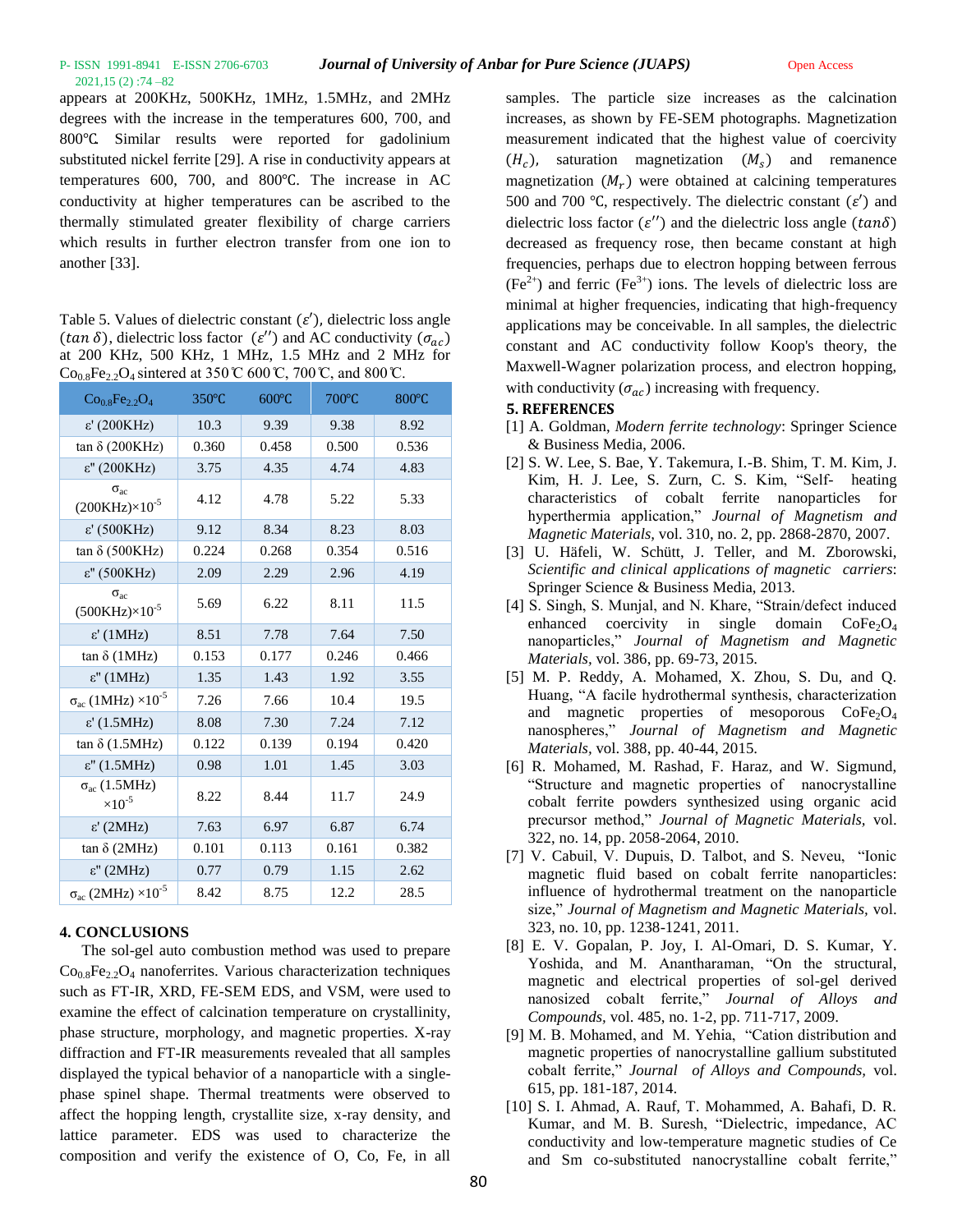*Journal of Magnetism and Magnetic Materials,* vol. 492, pp. 165666,2019.

2021,15 (2) :74 –82

- [11] P. Roy, and J. Bera, "Enhancement of the magnetic properties of Ni–Cu–Zn ferrites with thesubstitution of a small fraction of lanthanum for iron," *Materials research bulletin,* vol. 42, no. 1, pp.77- 83, 2007.
- [12] M. Goodarz Naseri, E. B. Saion, H. Abbastabar Ahangar, A. H. Shaari, and M. Hashim, "Simple synthesis and characterization of cobalt ferrite nanoparticles by a thermal treatment method," *Journalof Nanomaterials,* vol. 2010, 2010.
- [13] A. Mohammad, S. ALIRIDHA, and T. Mubarak, "STRUCTURAL AND MAGNETIC PROPERTIES OF Mg-Co FERRITE NANOPARTICLES," *Digest Journal of Nanomaterials & Biostructures (DJNB),* vol. 13, no. 3, 2018.
- [14] A. M. Mohammad, S. M. A. Ridha, and T. H. Mubarak, "Dielectric properties of Cr-substituted cobalt ferrite nanoparticles synthesis by citrate-gel auto combustion method," *Int. J. Appl. Eng. Res,* vol. 13, no. 8, pp. 6026- 6035, 2018.
- [15] Z. Rouhani, J. Karimi-Sabet, M. Mehdipourghazi, A. Hadi, and A. Dastbaz, "Response surfaceoptimization of hydrothermal synthesis of Bismuth ferrite nanoparticles under supercritical water conditions: Application for photocatalytic degradation of Tetracycline," *Environmental Nanotechnology, Monitoring & Management,* vol. 11, pp. 100198, 2019.
- [16] A. Mohammad, M. Mohammed, and L. Hussein, "STRUCTURAL, MAGNETIC AND OPTICAL PROPERTIES OF  $Co<sub>0.5</sub>Ni<sub>0.5</sub>Fe<sub>2</sub>O<sub>4</sub>$  NANOPARTICLES SYNTHESIZED BY SOL-GEL AUTO COMBUSTION METHOD," *DIGEST JOURNAL OF NANOMATERIALS AND BIOSTRUCTURES,*vol. 15, no. 1, pp. 231-241, 2020.
- [17] R. Zhang, L. Sun, Z. Wang, W. Hao, E. Cao, and Y. Zhang, "Dielectric and magnetic properties of  $\text{CoFe}_2\text{O}_4$ prepared by sol-gel auto-combustion method," *Materials Research Bulletin,* vol. 98, pp. 133-138, 2018.
- [18] M. Kurian, S. Thankachan, D. S. Nair, E. Aswathy, A. Babu, A. Thomas, and B. K. KT, "Structural, magnetic, and acidic properties of cobalt ferrite nanoparticles synthesised by wet chemical methods," *Journal of Advanced Ceramics,* vol. 4, no. 3, pp. 199-205, 2015.
- [19] R. S. Yadav, J. Havlica, J. Masilko, L. Kalina, J. Wasserbauer, M. Hajdúchová, V. Enev, I. Kuřitka, and Z. Kožáková, "Impact of  $Nd^{3+}$  in CoFe<sub>2</sub>O<sub>4</sub> spinel ferrite nanoparticles on cation distribution, structural and magnetic properties," *Journal of Magnetism and Magnetic materials,* vol. 399, pp. 109-117, 2016.
- [20] M. Eltabey, A. Massoud, and C. Radu, "Microstructure and superparamagnetic properties of Mg-Ni-Cd ferrites nanoparticles," *Journal of Nanomaterials,* vol. 2014, 2014.
- [21] C. Ragupathi, J. J. Vijaya, L. J. Kennedy, and M. Bououdina, "Combustion synthesis, structure, magnetic and optical properties of cobalt aluminate spinel nanocrystals," *Ceramics International,* vol. 40, no. 8, pp. 13067-13074, 2014.
- [22] T. Prabhakaran, and J. Hemalatha, "Chemical control on the size and properties of nano  $NiFe<sub>2</sub>O<sub>4</sub>$ synthesized by sol–

gel autocombustion method," *Ceramics International,* vol. 40, no. 2, pp. 3315-3324, 2014.

- [23] B. Purnama, and A. T. Wijayanta, "Effect of calcination" temperature on structural and magneticproperties in cobalt ferrite nano particles," *Journal of King Saud University-Science,* vol. 31, no. 4,pp. 956-960, 2019.
- [24] R. S. Yadav, J. Havlica, J. Masilko, L. Kalina, M. Hajdúchová, V. Enev, J. Wasserbauer, I. Kuřitka, and Z. Kozakova, "Structural, Cation Distribution, and Magnetic Properties of  $CoFe<sub>2</sub>O<sub>4</sub>$  Spinel Ferrite Nanoparticles Synthesized Using a Starch-Assisted Sol–Gel Auto-Combustion Method," *Journal ofSuperconductivity and Novel Magnetism,* vol. 28, no. 6, pp. 1851-1861, 2015.
- [25] R. S. Yadav, J. Havlica, M. Hnatko, P. Šajgalík, C. Alexander, M. Palou, E. Bartoníčková, M. Boháč,F. Frajkorová, and J. Masilko, "Magnetic properties of Co<sub>1−</sub>  $_{x}Zn_{x}Fe_{2}O_{4}$  spinel ferrite nanoparticlessynthesized by starch-assisted sol–gel autocombustion method and its ball milling," *Journal ofMagnetism and Magnetic Materials,* vol. 378, pp. 190-199, 2015.
- [26] M. Raghasudha, D. Ravinder, and P. Veerasomaiah, "Influence of  $Cr<sup>3+</sup>$  ion on the dielectric properties of nano crystalline Mg-ferrites synthesized by citrate-gel method," 2013.
- [27] K. M. Batoo, and M.-S. Abd El-sadek, "Electrical and magnetic transport properties of Ni–Cu–Mg ferrite nanoparticles prepared by sol–gel method," *Journal of alloys and compounds,* vol. 566, pp. 112-119, 2013.
- [28] M. Cernea, P. Galizia, I. Ciuchi, G. Aldica, V. Mihalache, L. Diamandescu, and C. Galassi, "CoFe<sub>2</sub>O<sub>4</sub> magnetic ceramic derived from gel and densified by spark plasma sintering," *Journal of Alloys and Compounds,* vol. 656, pp. 854-862, 2016.
- [29] M. M. L. Sonia, S. Anand, V. M. Vinosel, M. A. Janifer, S. Pauline, and A. Manikandan, "Effect of lattice strain on structure, morphology and magneto-dielectric properties of spinel NiGd<sub>x</sub>Fe<sub>2− x</sub>O<sub>4</sub> ferrite nano-crystallites synthesized by sol-gel route," *Journal of Magnetism and Magnetic Materials,* vol. 466, pp. 238-251, 2018.
- [30] M. Ahsan, and F. Khan, "Structural and electrical properties of manganese doped cobalt ferritenanoparticles," *Mater Sci. Nanotechnol.(2018) 2 (2): 1,* vol. 9, 2018.
- [31] R. Nongjai, S. Khan, K. Asokan, H. Ahmed, and I. Khan, "Magnetic and electrical properties of In doped cobalt ferrite nanoparticles," *Journal of Applied Physics,* vol. 112, no. 8, pp. 084321, 2012.
- [32] R. Rani, G. Kumar, K. M. Batoo, and M. Singh, "Influence of temperature on the electric, dielectricand AC conductivity properties of nano-crystalline zinc substituted cobalt ferrite synthesized by solution combustion technique," *Applied Physics A,* vol. 115, no. 4, pp. 1401- 1407, 2014.
- [33] S. Suresh, "Synthesis, structural and dielectric properties of zinc sulfide nanoparticles," *International Journal of Physical Sciences,* vol. 8, no. 21, pp. 1121-1127, 2013.